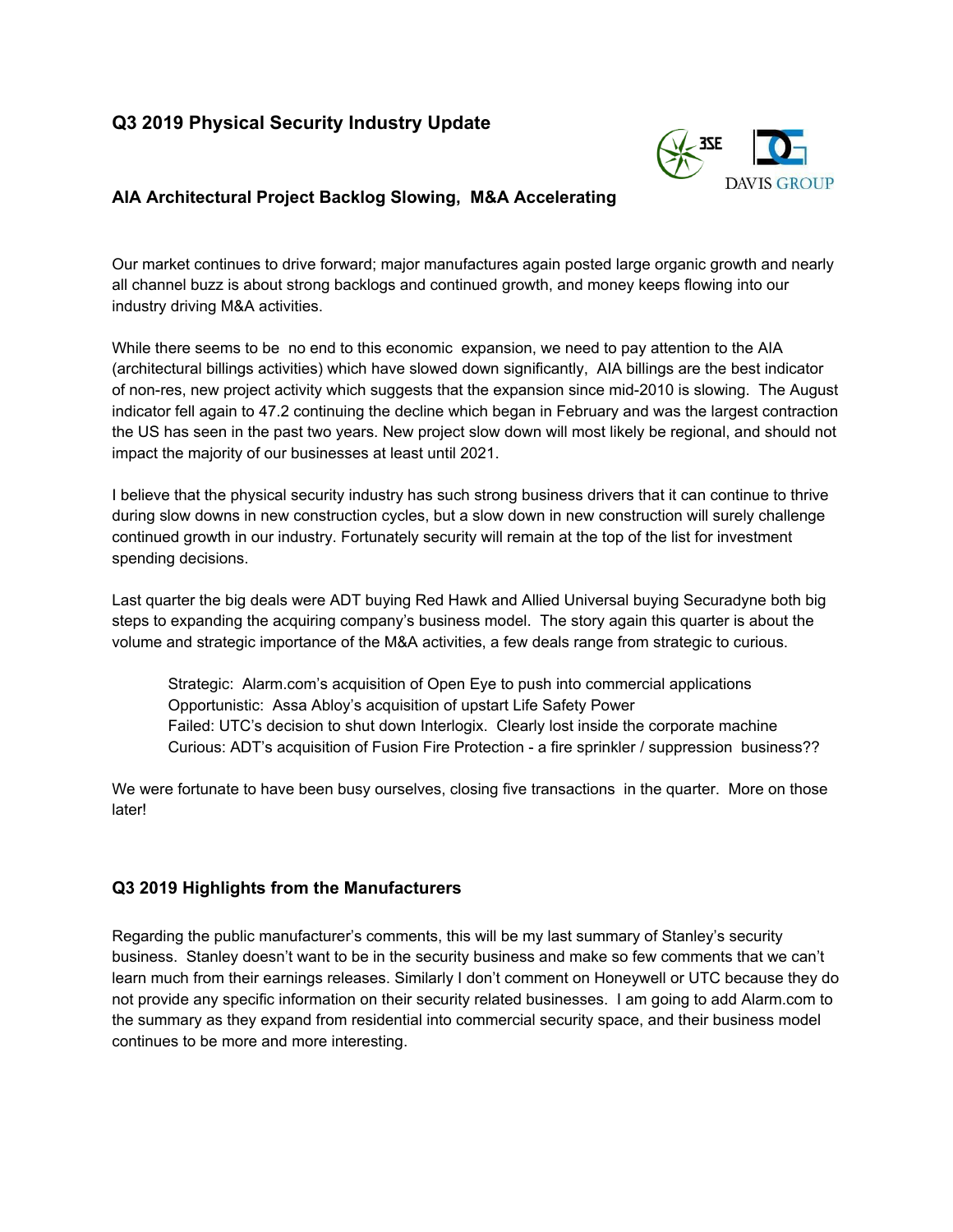**Allegion**: Impressive financial quarter, but seems to be just focused on stock price. Innovation??

- **•** Revenue of \$748 million,  $+5.2\%$  v PY.  $+6.4\%$  organically. EPS jumped 20%.
- Adjusted Operating Margin increased an impressive 220 bps to 23.1%.
- Americas sales were \$568 million, +7.1%, 7.2% organic vs PY. High single digit growth in both Res and non Res products. Electromechanical products +10%.
- Americas Operating Income was \$175 million. Adjusted ebitda was up 13.8% to 32.4%!.
- EMEIA revenue was \$138 million, +2.5%, +6.9% organic. OM at 8.7% increased 17.6%.
- Asia revenue decreased 9%, -7% organically. OM increased 37% to 10.3%.
- No change in 2019 full year forecast.
- Allegion stock did pop 9% after their earnings call.

**ASSA ABLOY**: Another strong quarter, 13% growth, 10 acquisitions ytd.

- Total Sales were 24 MESK (\$2.7billion) up 13% vs PY. 4% organic, 4% acquisitive, 5% currency. EBIT was up 14%, EPS + 13%. Operating cash flow increased 47%. Driven by Americas & Global Technologies.
- Americas strong growth in US residential & electromechanical products. Revenue was up 17%. 6% organic, 9% currency, 2% acquisitive. Operating margin was 20.5% helped by volume and price realization.
- Global Technology (HID & Ving) group was up 33%; 5% organic, 9% currency, 18% acquisitive. Operating margin was 20.3%. Strong growth in Secure ID Issuance & global solutions.
- Entrance Systems was up 9%, 3% organic, 6% currency. Sited growth in residential and high performance doors.
- Completed 4 acquisitions, 10 ytd. the most significant in N America was **Life Safety Power** (\$32 million revenue, 65 employees) a relatively new company already giving Altronix a run for the money. Also **Placard**, Australia - Secure ID Cards, (\$46 million revenue 170 employees) and **LUX - 1**, Czech Rep manufacturer of RFID components (\$20 million, 145 employees).

**dormakaba**: Only release results every 6 months, these results are for the full year ending 9/31/19

- Revenues were \$2.8 billion, +1.3% organic, -1% acquisitive, -1.1% currency. Ebitda was 15.9%.
- Americas revenues were \$817 million, -1.8% organic. Ebitda was 20.6%. Electronic products and Glass Systems delivered double digit growth in the quarter. Performance was negatively impacted by Latin America, slower hospitality sales due to project completions, and by a problematic ERP implementation at Mesker hollow metal doors.
- Key Systems and Wall Solutions sales were \$402 million, up 2.2% organically, 15.9% ebitda.
- EMEA had sales of \$778 million, organic growth of 1.9% and ebitda of 7.3%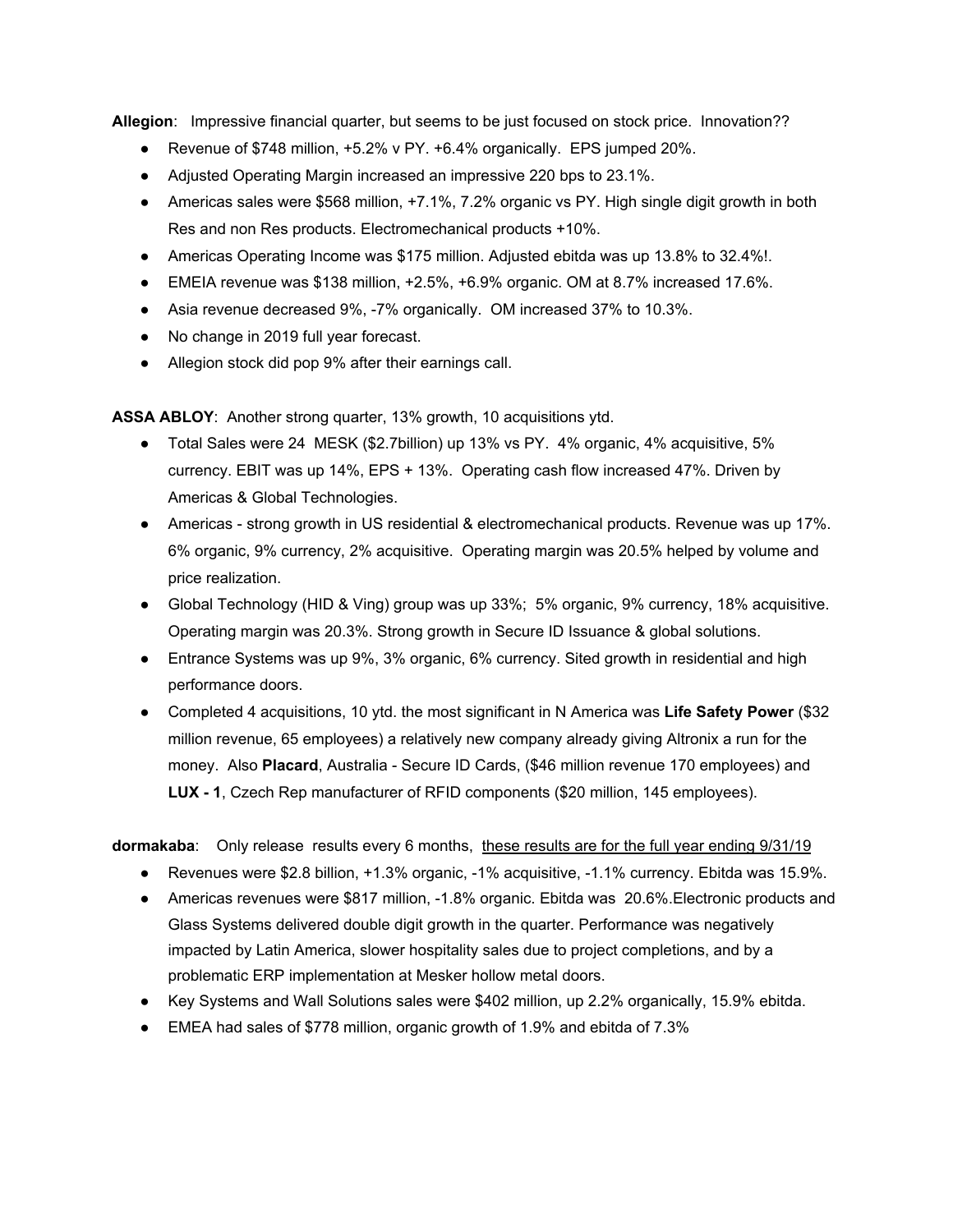#### **Stanley**

- Total sales were \$3.6 billion, up 4% organically. Operating margins were flat at14.5%, offsetting \$90 million of tariff related costs.
- Security sales were \$466 million, down 4% due to the sale of Sargent & Greenleaf.
- Americas sales were up 3% organically driven by auto doors & electronic security.

#### **Alarm.com**

● Acquired **Open Eye**, a leading provider of cloud-managed video surveillance solutions for the commercial market. OpenEye is optimized for enterprise-level commercial customers. Alarm.com claim to now have a best-in-class solution to accommodate commercial accounts of any size.

#### **Other M&A Highlights**

**Convergint** announced the acquisition of **Life Safety Solutions**, based in Virginia with 125 associates.

**Allied Universa**l now #6 on the SMD top 100 continued their string with the acquisitions with **Mid State Security** #37 SDM, based in Wyoming MI, sales >\$20 million &89 associates, and Phoenix based **Shelter Security Services** with \$22 million revenues & 525 armed and unarmed security services personnel.

**ADT Commercial.** ADT re-launched their Commercial division at the recent GSX (ASIS) conference and have set up a separate organization to drive commercial growth. Phil Aronson was named Senior VP Enterprise Solutions as part of the re-org. We represented Phil and his company ASG in the sale to ADT a couple of years ago. We are proud that Phil has become a part of their leadership team. ADT acquired **I-View Now,** an alarm verification solution a strategic step to alarm verification capabilities, **Systems Group** in Denver, one of CO's largest commercial fire alarm detection & inspection providers, and **Fusion Fire Protection** in Hanover, MD. a sprinkler / suppression system business…..a curious addition to the portfolio.

**SnapAV & Control4** completed their \$680 million mega-company mergers. SnapAV manufactures AV, surveillance, networking & remote management products and Control4 is a leading global provider of smart home solutions.

We **DMAG / 3SE LLC** had a busy quarter, representing the sellers in each of these transactions:

- **Specialized Builders Hardware** (SBH) a market leader in Southern California was acquired by **High Road Capita**l as part of their **Banner Solutions'** wholesale security hardware businesses.
- **Pasek Security** in Boston was acquired by **DH Pace Company** which establishes a significant operational footprint for DH Pace on the east coast. Pasek's legacy of servicing Boston and New England customers with both mechanical & electronic security systems & services fits perfectly with DH Paces's business philosophy.